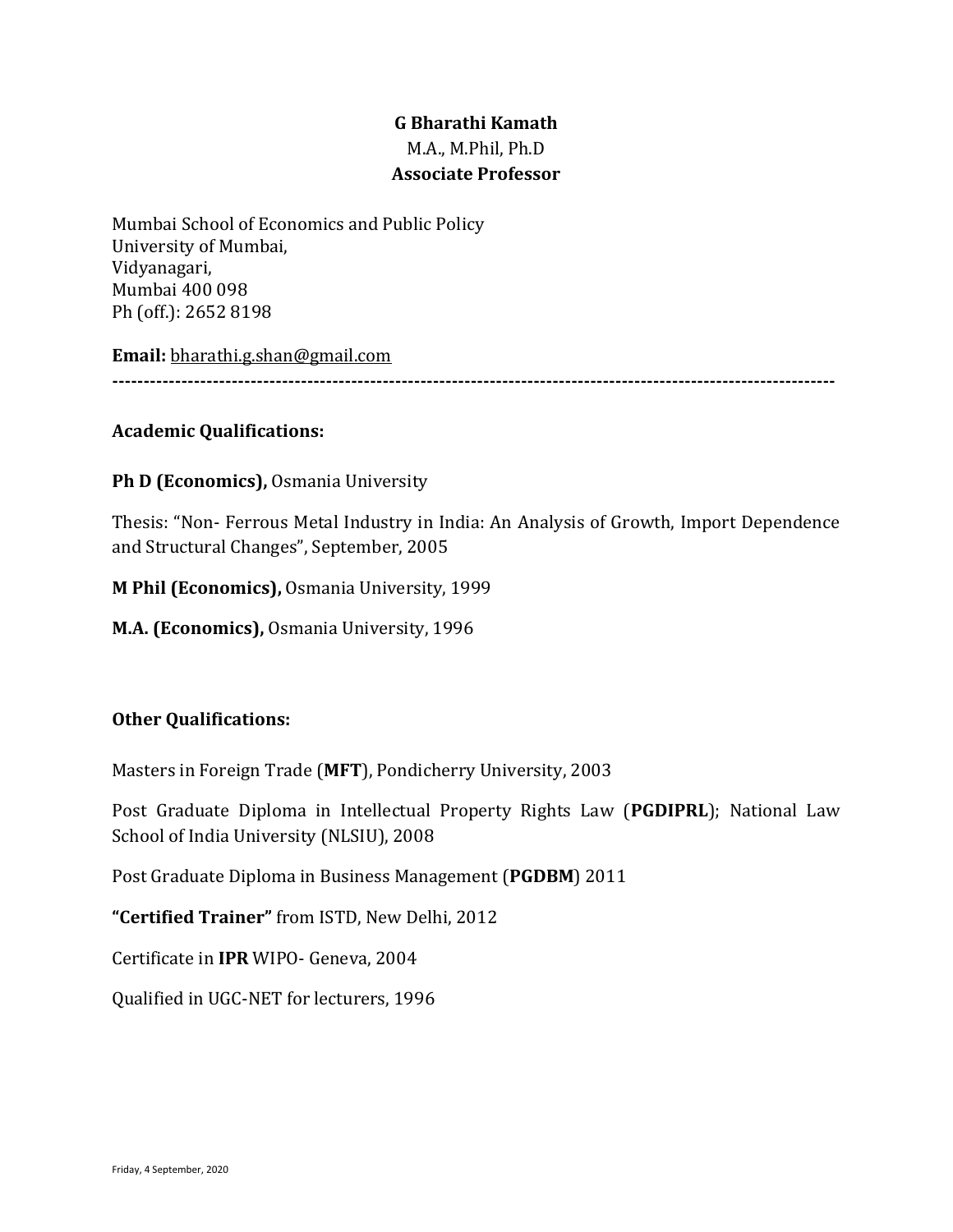### **Academic Distinctions:**

- 1. First Rank in Osmania University M.A., Batch of 1996, 4 Gold Medals awarded (Nawab Ali Yewer Jung Memorial Gold Medal, Dr. RV Rao Memorial Gold Medal, Smt. Narahari Manikyamma Narasimha Reddy Gold Medal, Smt. J Eashwari Bai Memorial Gold Medal)
- 2. First Rank in Osmania University M.Phil (Eco), Batch of 1999, 1 Gold Medal awarded. (HEH The Nizam's Gold Medal)
- 3. K.V. Narayana Reddy fellowship for securing highest marks in M.A. (Eco), 1995.

## **Professional Experience:**

Associate Professor in Mumbai School of Economics and Public Policy, February 2013 till date.

Associate Professor-Economics, Insurance Institute of India, Mumbai; August 2011- January 2013

Srinivas School of Management (SSM) Mangalore, July 2009-July 2011

Asst. Professor, IBS Mumbai, July 2006- September 2007; IBS Mangalore: September 2007 –July 2009

Asst. Professor, Aurora's Post Graduate College from June 2000 -January 2006

Lecturer, Bharat Post Graduate College, Hyderabad from Jan 1997- May 2000

## **Research Articles in National and International Journals:**

- 1. "Understanding the Intellectual Capital Statements: A Case Study of Infosys Technologies Ltd." *International Journal of Learning and Intellectual Capital*, Vol. 3, No. 3 November 2006.
- 2. Understanding the World Trade Organization from the Indian Perspective" *The Economic Challenger*, January 2006.
- 3. "The Intellectual Capital Performance of Indian Banking Sector" *Journal of Intellectual Capital* Vol. 8, No. 1, 2007.
- 4. "Value Creation Efficiency Analysis: a Study of Indian Pharmaceutical Sector", *ICFAI Journal of Knowledge Management*, Vol. V, Number 5, September, 2007.
- 5. "Intellectual Capital and Corporate Performance in Indian Pharmaceutical Industry", *Journal of Intellectual Capital*, Vol. 9, No. 4. 2008.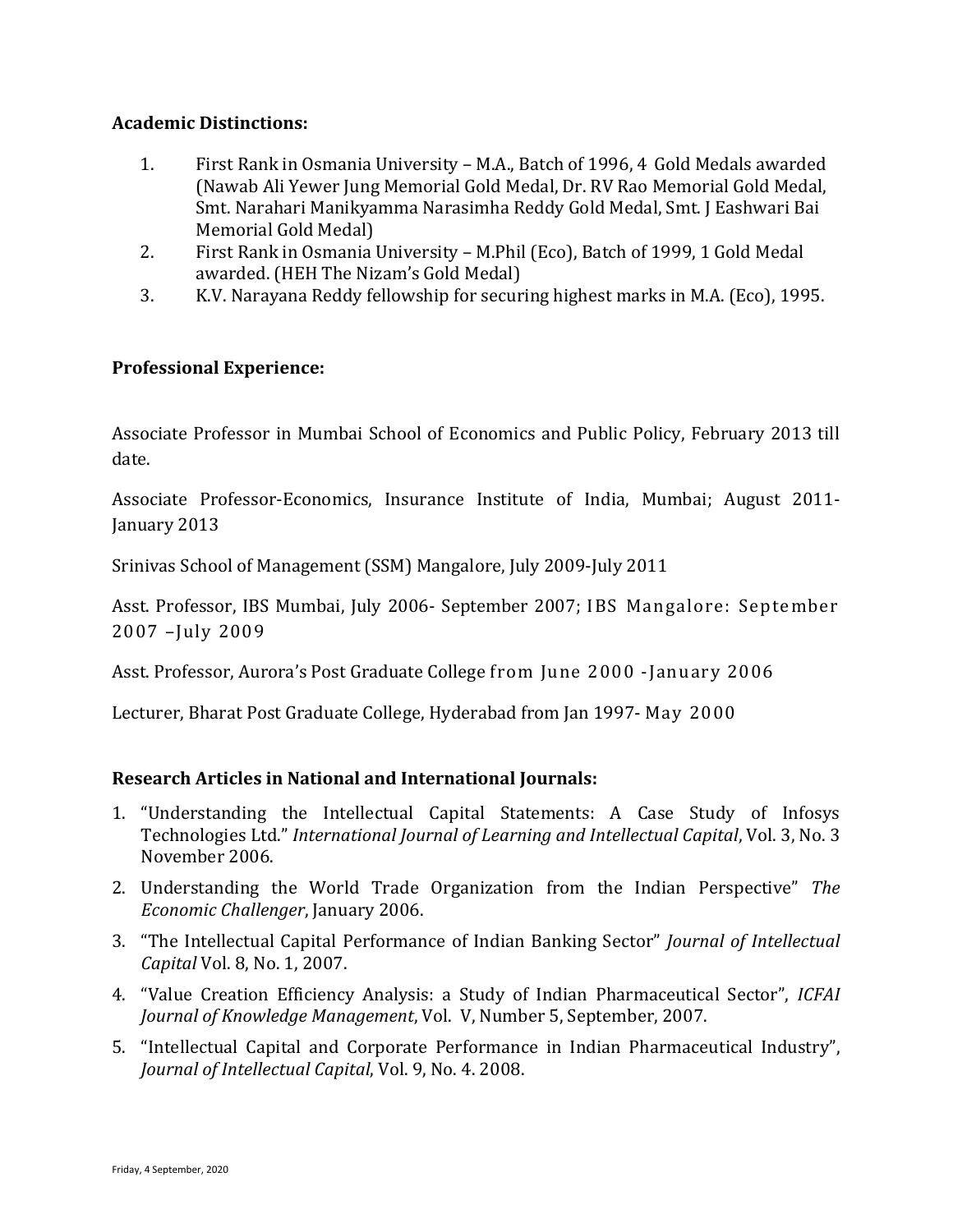- 6. "Intellectual Capital Disclosure In India: Content Analysis of Teck Firms", *Journal of Human Resource Costing and Accounting*, Vol. 12, No. 3, 2008.
- 7. "Trade Liberalization: It's Impact On The Import Dependence Of The Consumer Goods Vs Capital Goods Industry" *ICFAI Journal of Industrial Economics*, ICFAI University Press in the Vol. 4, No. 1, Feb 2007, republished in the book, IUP Series on "Global Import Trends", published in December 2008.
- 8. "Intellectual Capital Statements: what they measure and report", *ICFAI Journal of Accounting Research*, Vol. 6, Number 4, October 2007. Republished in the book, IUP Series on "Knowledge Assets", published in December 2008.
- 9. "Impact of Foreign Direct Investment in India", *ICFAI Journal of International Business*, Vol. 3, No. 4, October 2008.
- 10. "Content Analysis of Intellectual Capital Disclosure of IT firms in India", *Pacific Business Review*, Oct-Dec, 2008.
- 11. "The Intellectual Capital Performance of Banking Sector in Pakistan", *Pakistan Journal of Commerce and Social Sciences,* Vol.4, No. 1. 2010.
- 12. "Measuring Service Quality (SERVQUAL) in Banks", *Prajnan,* Vol. 39, No. 2 , April-June, 2010
- 13. "Intellectual Capital Efficiency Analysis of Indian Private Sector Banks", *IUP Journal of Bank Management*, Vol. 9 , No. 3 , 2010
- 14. "Intellectual capital disclosure and corporate performance: evidence from Research literature", *Pacific Business Review International*, Vol. 5, issue 10, April 2013.
- 15. "A Theoretical Framework for Intellectual Capital Disclosure" ", *Pacific Business Review International*, Vol. 6, issue 9, March 2014
- 16. "Impact of Intellectual capital on Financial Performance and Market Valuation of Firms in India", *International Letters of Social and Humanistic Sciences*, Vol. 7, No. 1, 2015
- 17. "Intellectual Capital Disclosure: Analysis of Annual Reports of Infosys Ltd", *Pacific Business Review International*, Vol.7, issue 7, January 2015.
- 18. "Intellectual Capital and Corporate Value", *Dimensions International Management Journal,* Vol. 4, No.2, Jun 2015.
- 19. "An investigation into intellectual capital efficiency and export performance of firms in India", *International Journal of Learning and Intellectual Capital*, Vol.14, No.1, 2017
- 20. "Determinants of intellectual capital disclosure: evidence from India", *Journal of Financial Reporting and Accounting*, Vol. 15, No. 3, pp.367-391, 2017
- 21. "Impact of Corporate Governance characteristics on intellectual capital performance of firms in India", *International Journal of Disclosure and Governance*, Vol. 16, No. 1 2019. pp 20-36
- 22. "Intellectual Capital Efficiency and Performance of Firms: Evidence from NSE 50 Firms", *Asian Journal of Multidimensional Research*, Vol. 8, Issue 2, February 2019.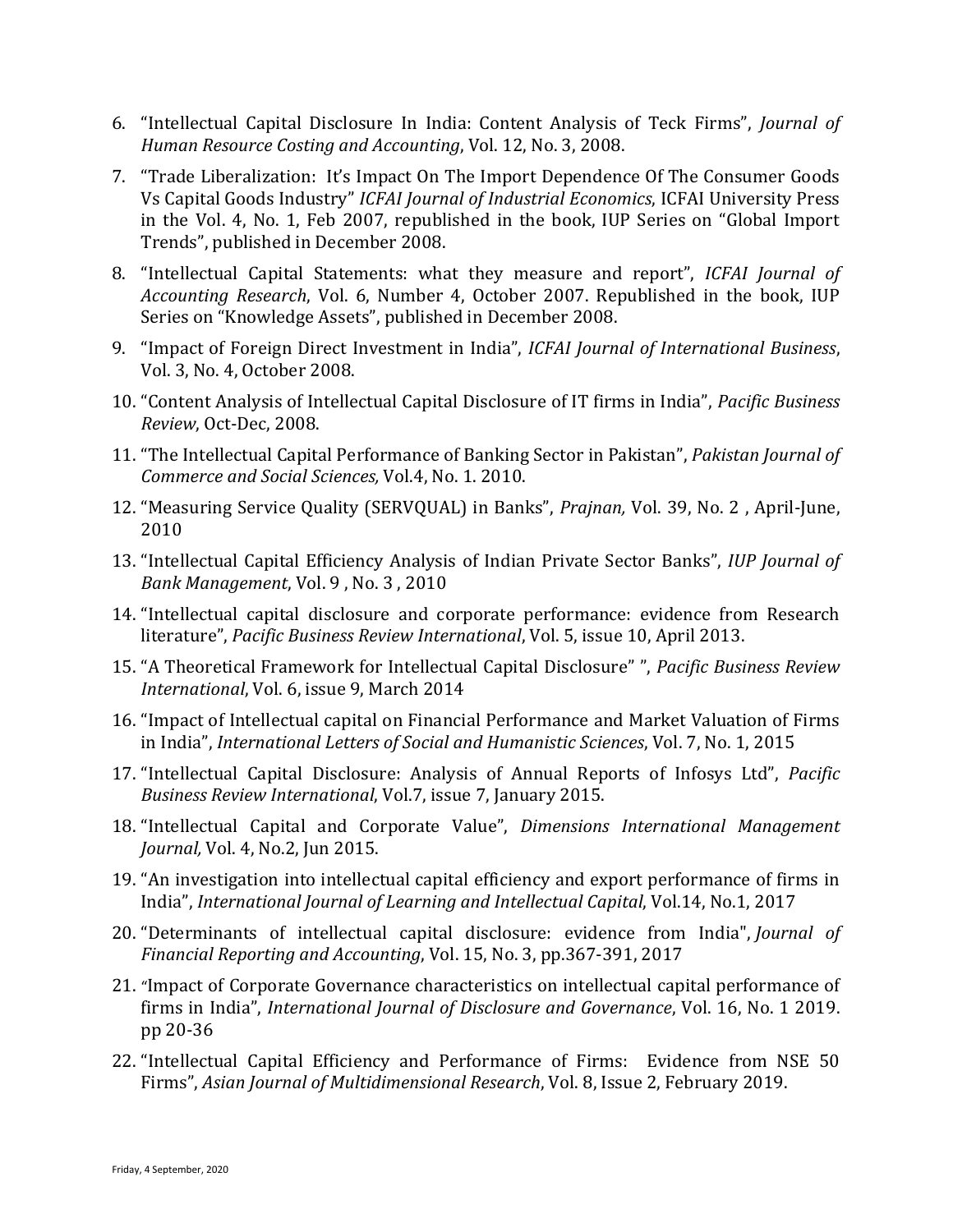- 23. "Board Characteristics and Intellectual Capital Performance: A Comparison of Service vs. Manufacturing Firms in India", *Scholedge International Journal of Business Policy & Governance*, Vol. 6, No. 1, 2019.
- 24. "Role of Corporate Governance in Voluntary Disclosure of Intellectual Capital", *International Research Journal of Business Studies,* Vol. 12, No. 3, 2019, pp. 243-256

#### **Other articles/papers:**

- 1. "Integration of Content and Method: A Case Study of Managerial Economics" *Edu Tracks*, a journal for educationists, April 2004.
- 2. "Value Creation Efficiency Analysis of Intellectual Capital of the IT Sector in India" *Journal of IPM, Merut*, Vol. 5, No. 2, July-December 2005.
- 3. "Measurement of Intellectual Capital: A Survey of the Available Tools" *Global CEO*, December 2006.
- 4. "Strategic Management of Intellectual Capital" *Journal of IPM, Merut*, Vol. 6, No. 1, Jan-June 2006.
- 5. "Measuring and Managing Intellectual Capital in the Emerging Knowledge Economy", *Aura Journal of Business Management*, Vol. 3, No. 3, December 2006.
- 6. "Low-cost Airline: Is It Really Sustainable In The Long Run", *Manthan*, Vol. 8, Issue 7, 2008.
- 7. "Macro-economic Determinants of Foreign Direct Investment in India", *Bauddhik,* Vol. 1, No. 2, 2009
- 8. "Consumers Preference of Retail Store Attributes : A Case Study of Mangalore", *Pacific Business Review*, Oct-Dec, 2009
- 9. "Social Security for Women for Economic Inclusion", *The Journal of Insurance Institute of India*, July-Dec 2011
- 10. "Factors affecting customers choice of banking services", *Journal of IPM, Merut*, Volume12 , Issue2, July-December 2011
- 11. "Making the Invisible Visible: Value Creation through Intellectual capital" *Gyandheep*, January 2012.
- 12. "IP Insurance: What Ails it", *Bimaquest, Journal of NIA Pune*, July 2012.
- 13. "Economic Capital for Insurers" *The Journal of Insurance Institute of India*, Jan-Jun 2012
- 14. "Intellectual capital disclosure in India: Content Analysis of 'BSE-100' Firms", *The IASMS Journal of Business Spectrum,* Vol. 5, No.2, July 2012.
- 15. "Consumer Preferences towards Men's Readymade Garments Retail Outlets in Mangalore" *Journal of IPM, Merut*, Vol. 13 , Issue1, January-June 2013
- 16. "Online Distribution of Life Insurance Products: Present Scenario and Challenges Ahead", *The Journal of Insurance Institute of India*, Jan-Mar 2013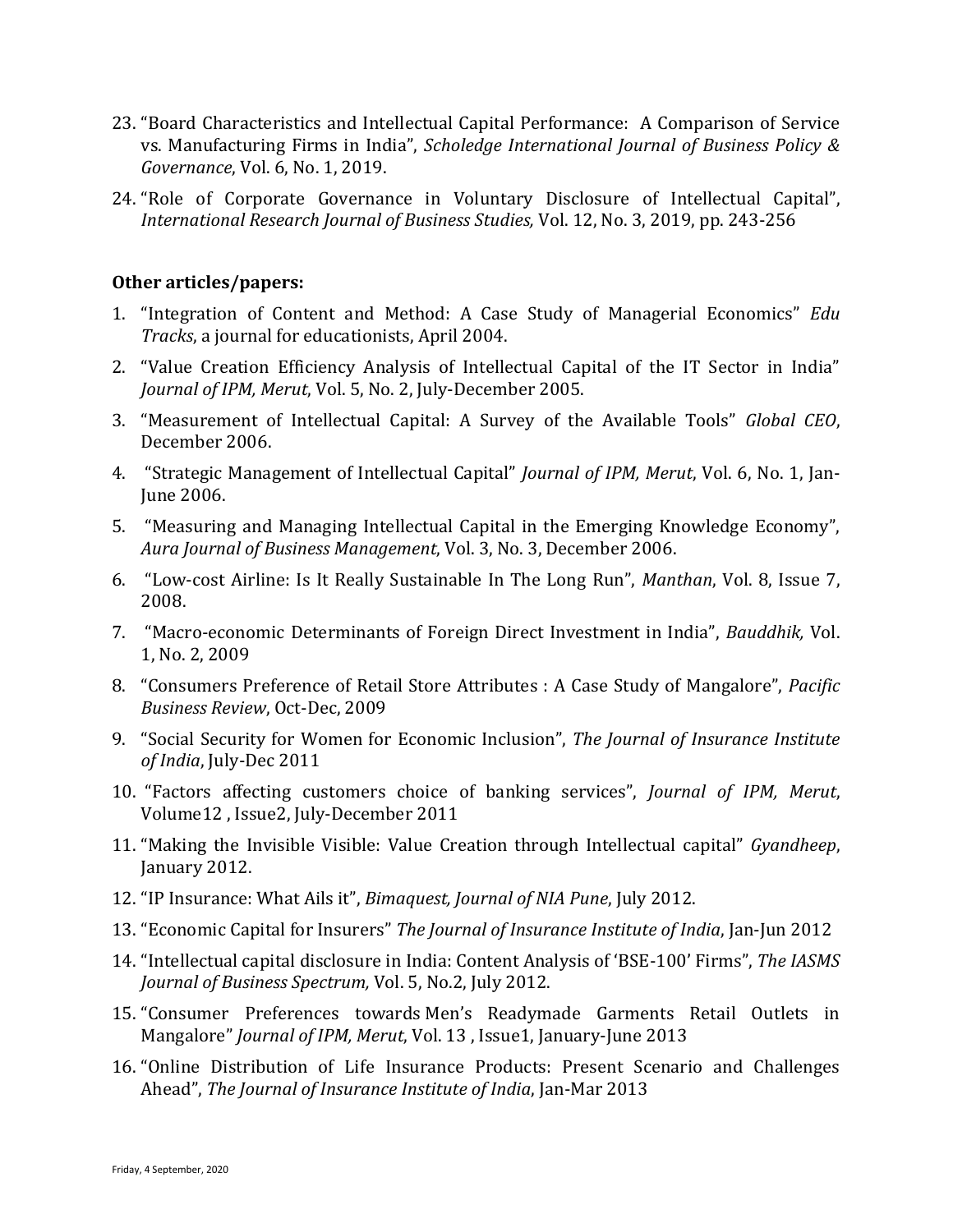17. "Textile Industry: Growth and Strategic Perspective", *Textile Value Chain*, Volume 2, Issue 3, Oct-Dec, 2013

#### **Chapters in Edited Books:**

- 1. "Trade Liberalization Its Impact on Import Dependence" The Paper was published in the Book entitled "Economic Reforms and Indian Economy: A Development Experience (2003), Edited by Prof. Malla Reddy- Head-Department of Economics, Osmania University.
- 2. "Enhancing Competitiveness in Foreign Trade for Sustainable Development"(2005) The Paper was published in the Book entitled "Sustainable Development in India", Edited by Prof. K Pratap Reddy, Head-Department of Economics, Osmania University

#### **Papers Presented in Seminars/Conferences:**

- 1. "Trade Liberalization It's Impact on Import Dependence" presented in the National Seminar on Indian Economic Reforms held in March 2003 conducted by Department of Economics, Osmania University, Hyderabad.
- 2. "TRIPs: Challenges and Opportunities for Indian Economy" presented in the National Conference on "Creativity and IPR's: Challenges and Opportunities for SMEs" organized by SPCJIM, Agra University, Agra in February 2004.
- 3. "Institutional Policy Options for Sustainable Agricultural Development and Increasing Competitiveness in the Post WTO Regime- Lessons from Other Countries" presented in the National Seminar on Institutional Policy Options for Sustainable Agricultural Development held in April 2004 conducted by Department of Economics, Osmania University, Hyderabad.
- 4. "Role of IP and IC for Indian Industries in the Post WTO regime" presented in the National Conference on WTO held in December 2004 conducted by Department of Economics, VV College, Hyderabad.
- 5. "The Emerging Role of Intellectual Capital in Coping with Competitive Milieu: Strategies for Intellectual Capital Management" presented in the International Conference organized by AIB in association with IIT, Kharagpur in January 2005. The Theme of the conference was Globalization and Competitiveness.
- 6. "Enhancing Competitiveness in Foreign Trade for Sustainable Development" presented in the National Seminar on Sustainable Development in India held in April 2005 conducted by Department of Economics, Osmania University, Hyderabad.
- 7. "Value Creation Efficiency Analysis of the IT sector in India" presented in the 17<sup>th</sup> Annual National Convention of AIMS on the theme Management 2025: New Paradigm for India's Competitiveness held in August 2005 at Hyderabad.
- 8. "Content Analysis of Intellectual Capital Disclosure of IT firms in India", Presented in the Fifth International Conference organized by AIMS-International, at IBS-Hyderabad in December 2007.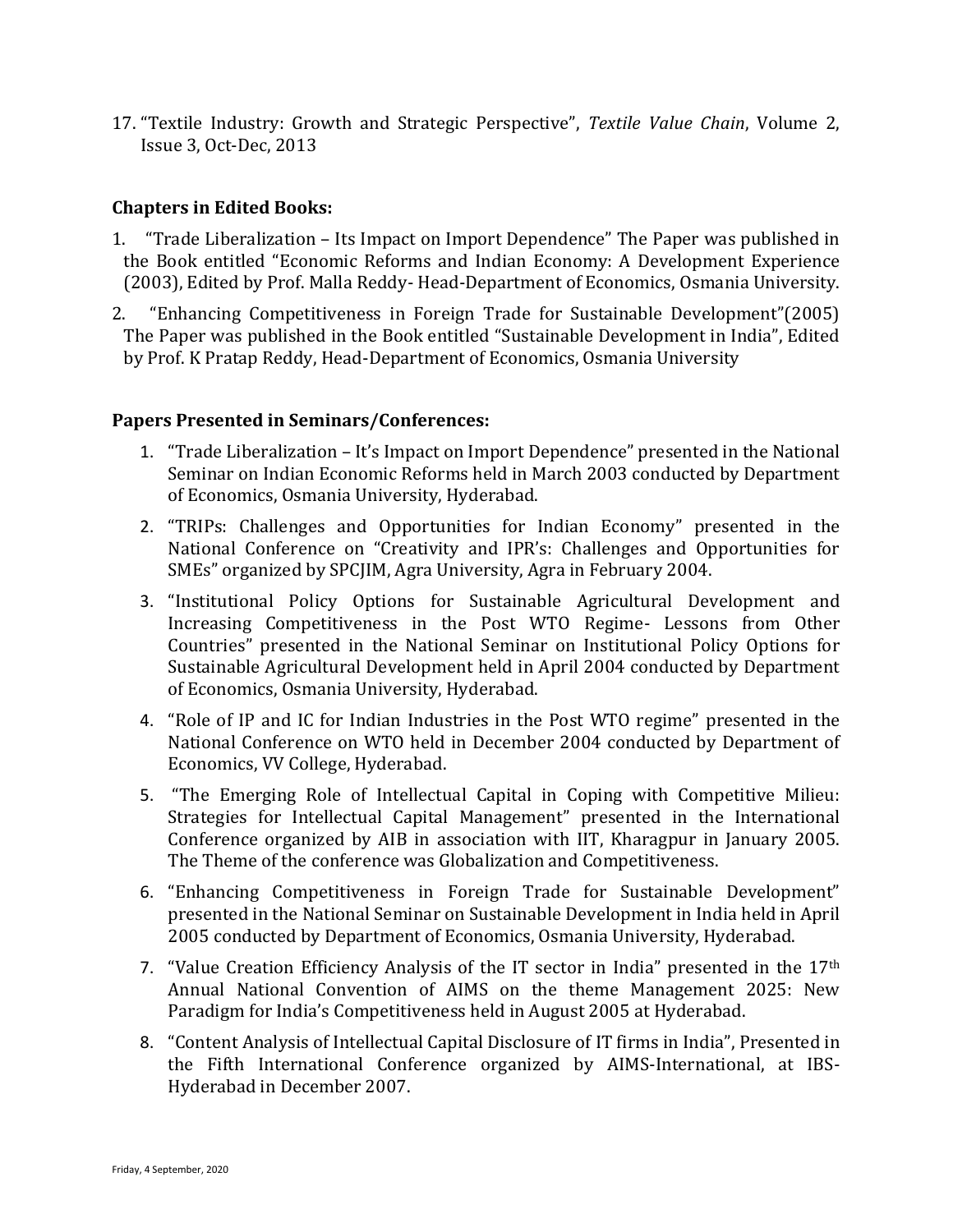9. "Intellectual Capital Performance of Private sector banks in India" Presented in the International conference organized by IBS-Mumbai, at Mumbai in December 2008.

#### **Invited as guest speaker:**

- 1. Invited as a **Panel member** to talk on "Impact of TRIPs and TRIMs on Indian Economy", in a National Seminar on "Innovation and Intellectual Property Creation in Indian Industry and Institutes of Learning", organized by Deccan College of Engineering and Technology, Hyderabad in January 2004.
- 2. Invited as a **Speaker** in a one day Awareness program on Intellectual Property Rights, organized by APTDC-CII- Hyderabad, in June 2004.

### **Attended Conference/FDP/orientation/Training programs:**

- 1. Workshop on "Case Writing" organized by the Management Department of Osmania University, Hyderabad, in 1998.
- 2. International conference on "WTO: Challenges and Opportunities" organized by CII, Hyderabad in 2001.
- 3. International conference on "TRIPs: The Next Agenda for Developing countries" organized by SISS, Hyderabad in October 2002. Also a Member of the organizing committee of this Conference.
- 4. International conference on "IPR, Technology and Innovation" organized by CII, Hyderabad in October 2003.
- 5. A Faculty Orientation Programme on "IPR's and Copyrights" organized by NALSAR, University of Law, Hyderabad in February 2004.
- 6. A Two-day South Zone Workshop "IPR's and Copyrights" organized by NALSAR, University of Law, Hyderabad in April 2004
- 7. A Faculty Orientation Programme on "Teaching learning process" organized by Aurora's Post Graduate College, Hyderabad in June 2004.
- 8. A week long Quality Improvement Program on Developments in Strategies and Business Economics at NMIMS, Mumbai in January 2005. The QIP was sponsored by AICTE.
- 9. A 15 day Faculty orientation program on IPR's organized by University College of Law, Osmania University in January 2005. This was a UGC Sponsored program.
- 10. A Two-day National Conference on "Retail Management" organized by ICFAI Business School, Mumbai, in December 2006.
- 11. A Two-day Training Program on "Mentoring" organized by Samaroh Events Management Pvt. Ltd. Training Division, Mumbai, in December 2006.
- 12. Faculty Development Program on "Innovation and Creativity", organized by IBS, Kolkata between 3rd and 6th April 2007.